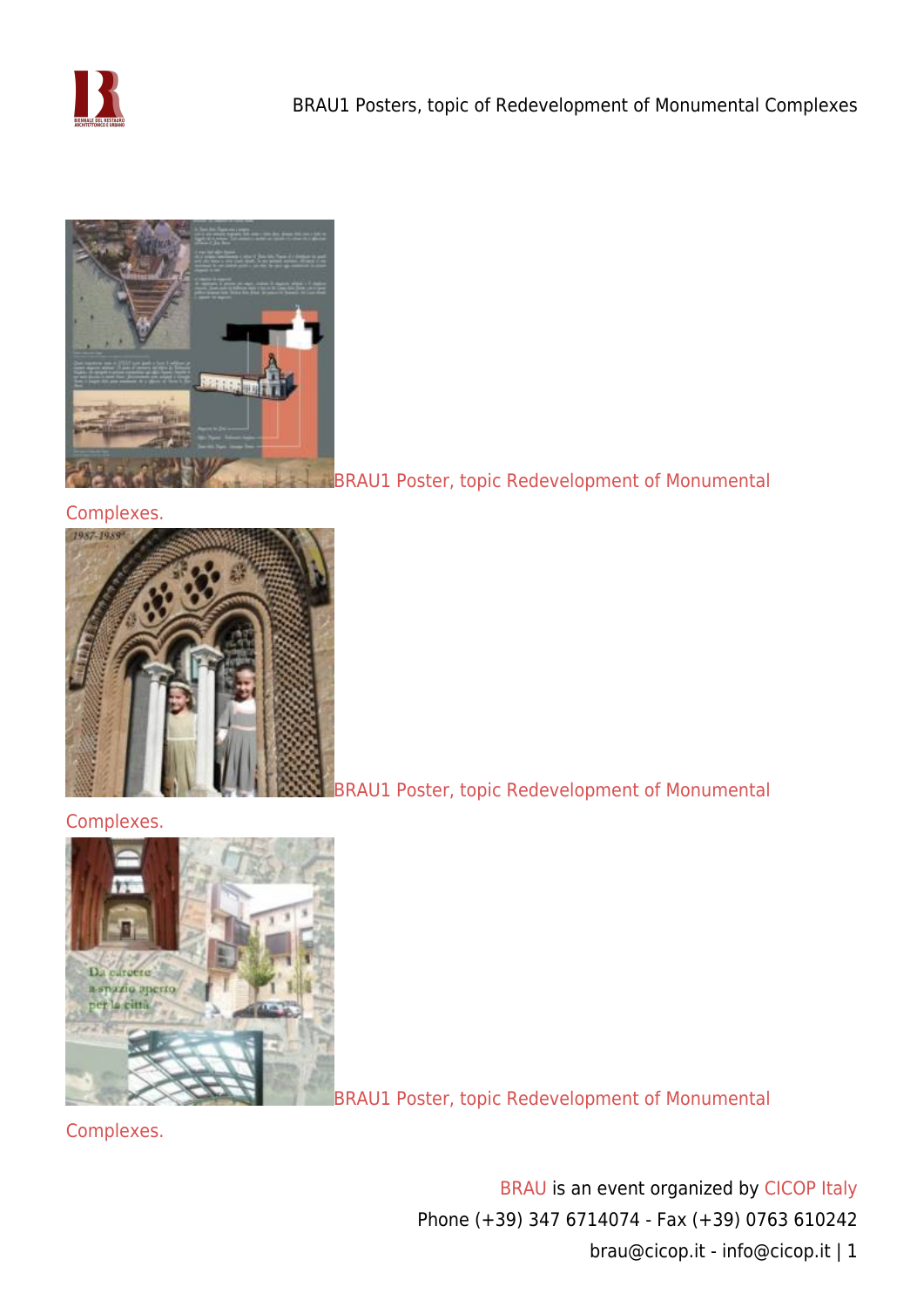



[Complexes.](https://www.cicop.it/brau/wp-content/uploads/2017/11/Parco_suoni.rid_.jpg)



**[BRAU1 Poster, topic Redevelopment of Monumental](https://www.cicop.it/brau/wp-content/uploads/2017/11/plaza_juarez.rid_.jpg)** 

# [Complexes.](https://www.cicop.it/brau/wp-content/uploads/2017/11/plaza_juarez.rid_.jpg)



[BRAU1 Poster, topic Redevelopment of Monumental](https://www.cicop.it/brau/wp-content/uploads/2017/11/Punta_della_Dogana.rid_.jpg)

[Complexes.](https://www.cicop.it/brau/wp-content/uploads/2017/11/Punta_della_Dogana.rid_.jpg)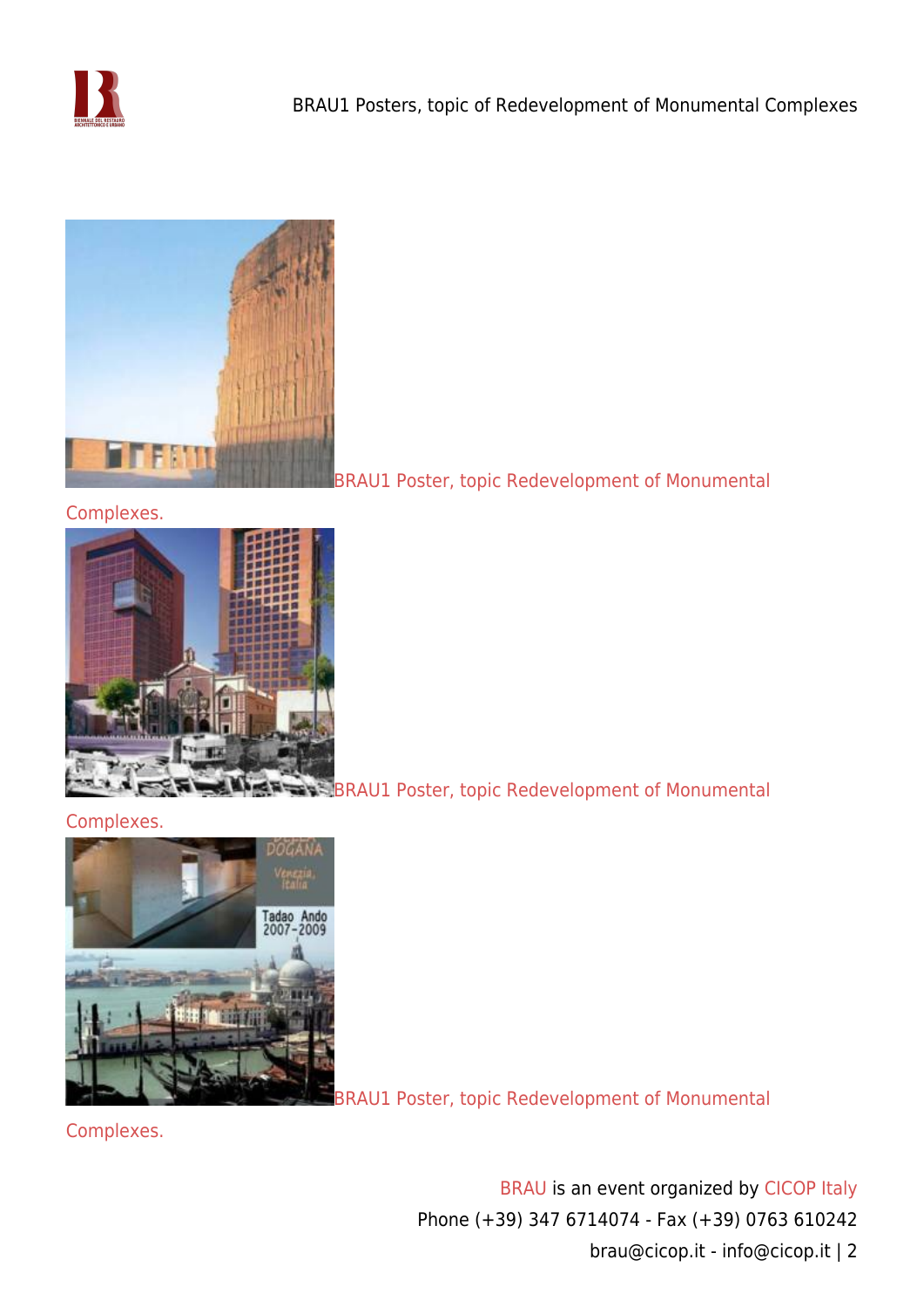



#### [Complexes.](https://www.cicop.it/brau/wp-content/uploads/2017/11/S.Maria_Collemaggio_LAquila.rid_.jpg)



[BRAU1 Poster, topic Redevelopment of Monumental](https://www.cicop.it/brau/wp-content/uploads/2017/11/Sakler_Gal.rid_.jpg)

#### [Complexes.](https://www.cicop.it/brau/wp-content/uploads/2017/11/Sakler_Gal.rid_.jpg)



[BRAU1 Poster, topic Redevelopment of Monumental](https://www.cicop.it/brau/wp-content/uploads/2017/11/Santa_M.Fiore_.rid_.jpg)

[Complexes.](https://www.cicop.it/brau/wp-content/uploads/2017/11/Santa_M.Fiore_.rid_.jpg)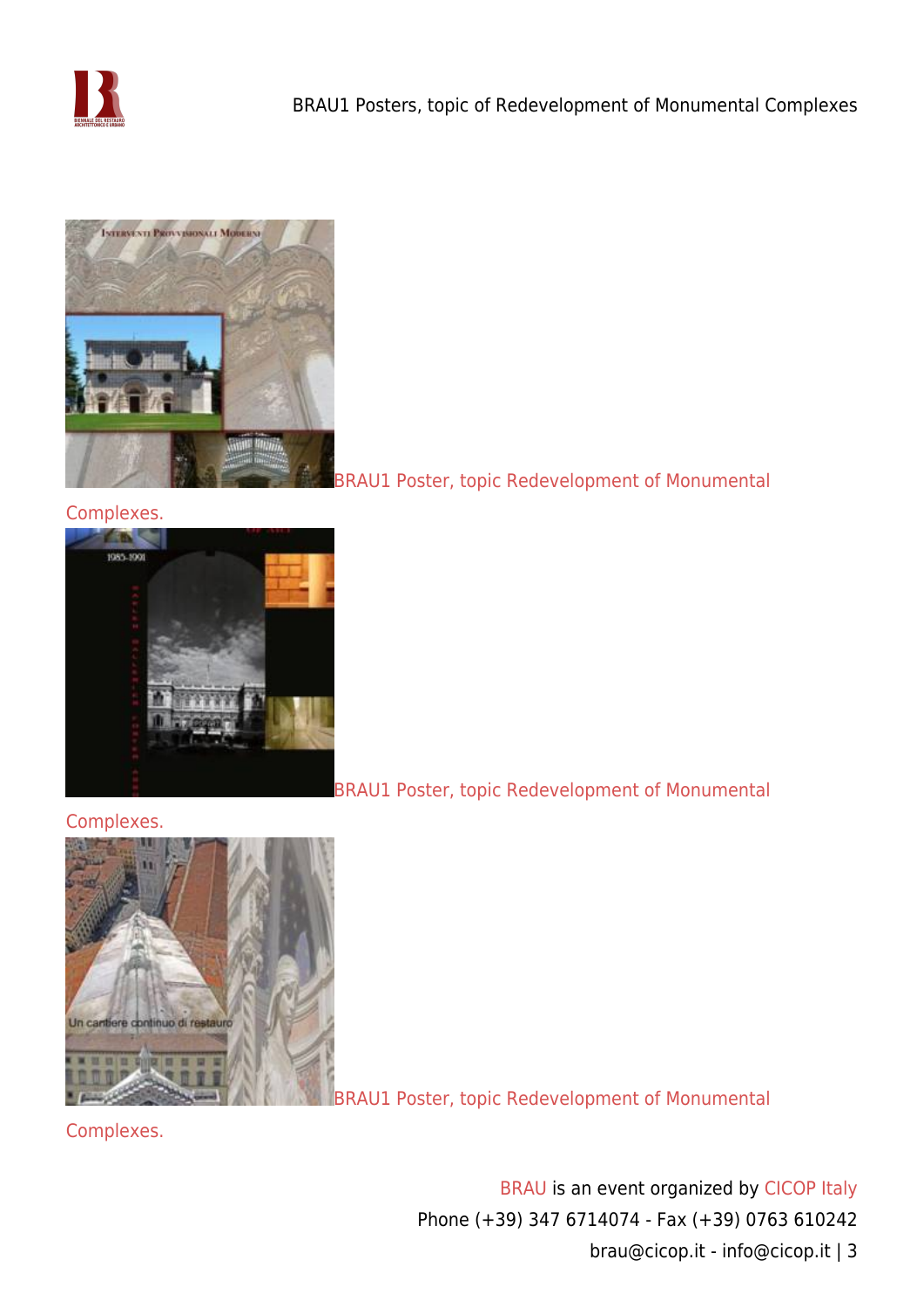



#### [Complexes.](https://www.cicop.it/brau/wp-content/uploads/2017/11/santa_maria_della_scala.rid_.jpg)



[BRAU1 Poster, topic Redevelopment of Monumental](https://www.cicop.it/brau/wp-content/uploads/2017/11/SanTelmo.rid_.jpg)

#### [Complexes.](https://www.cicop.it/brau/wp-content/uploads/2017/11/SanTelmo.rid_.jpg)



[BRAU1 Poster, topic Redevelopment of Monumental](https://www.cicop.it/brau/wp-content/uploads/2017/11/Teatro_Scala_Milano_Botta.rid_.jpg)

# [Complexes.](https://www.cicop.it/brau/wp-content/uploads/2017/11/Teatro_Scala_Milano_Botta.rid_.jpg)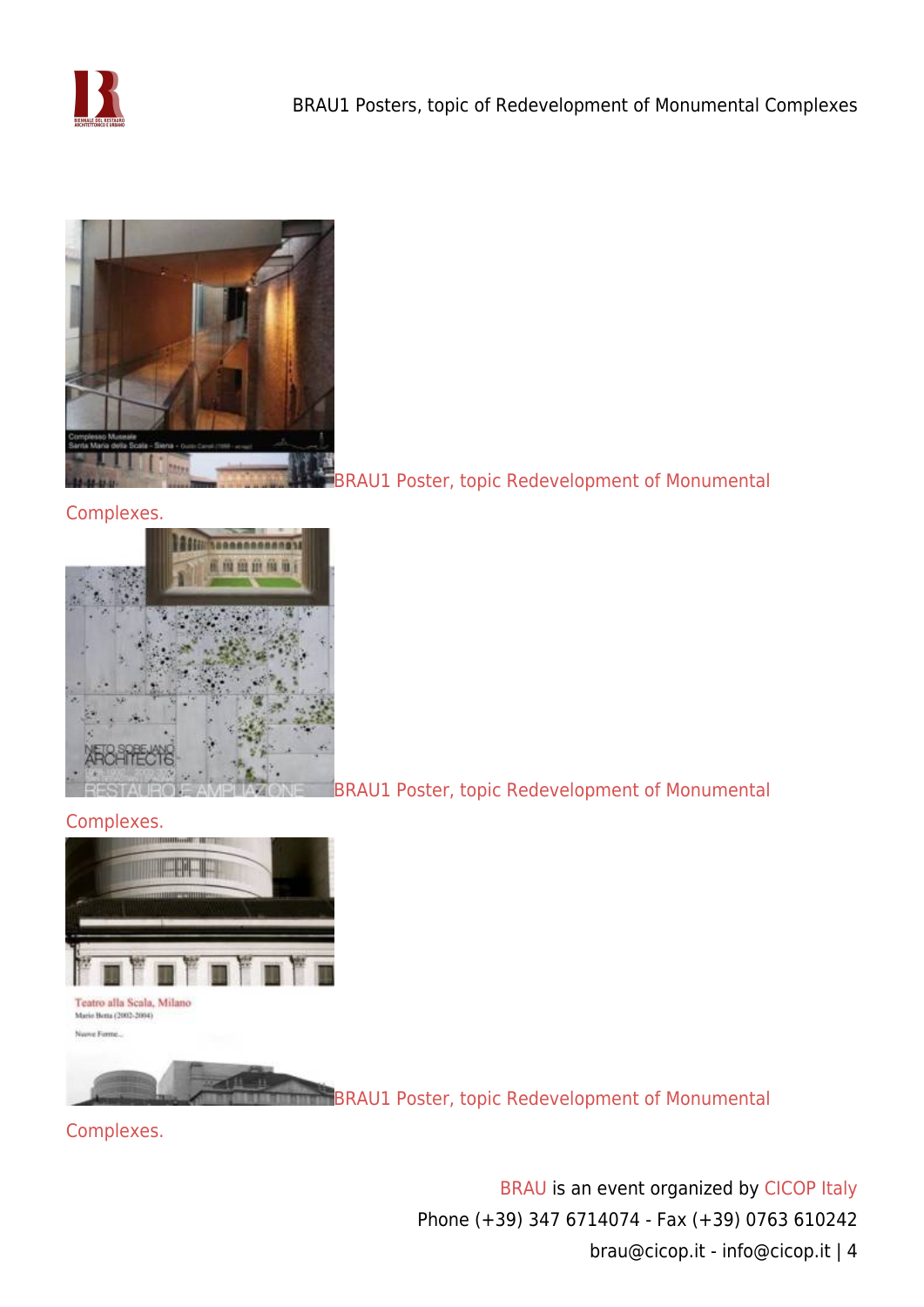



#### [Complexes.](https://www.cicop.it/brau/wp-content/uploads/2017/11/torre_di_pisa.rid_.jpg)



[BRAU1 Poster, topic Redevelopment of Monumental](https://www.cicop.it/brau/wp-content/uploads/2017/11/torre_di_pisa.rid_.jpg)

[BRAU1 Poster, topic Redevelopment of Monumental](https://www.cicop.it/brau/wp-content/uploads/2017/11/AbbaziaSanRabano.rid_.jpg)

# [Complexes.](https://www.cicop.it/brau/wp-content/uploads/2017/11/AbbaziaSanRabano.rid_.jpg)



**[BRAU1 Poster, topic Redevelopment of Monumental](https://www.cicop.it/brau/wp-content/uploads/2017/11/Ara_Pacis.rid_.jpg)** 

[Complexes.](https://www.cicop.it/brau/wp-content/uploads/2017/11/Ara_Pacis.rid_.jpg)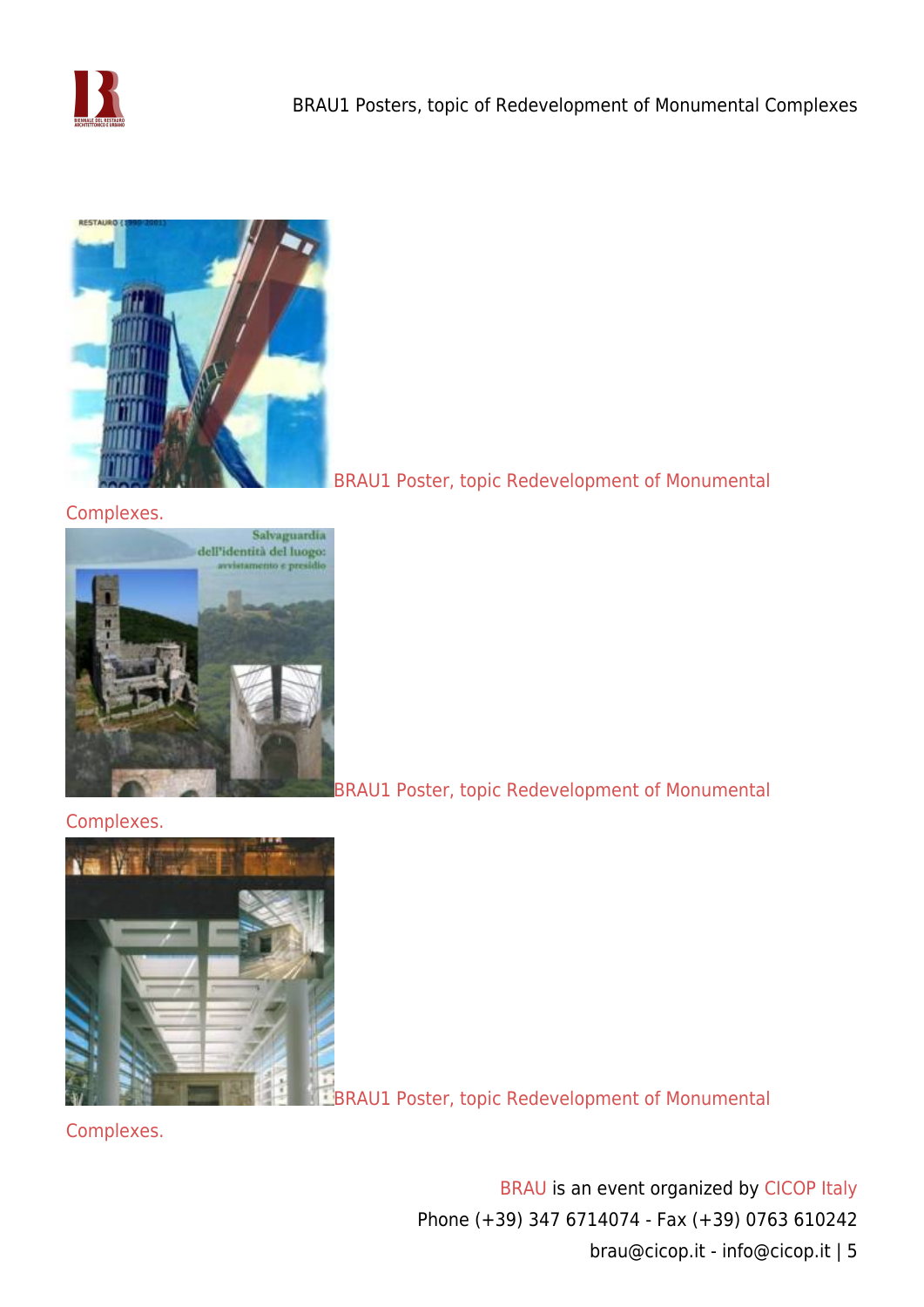



#### [Complexes.](https://www.cicop.it/brau/wp-content/uploads/2017/11/CatedraldeVitoria.rid_.jpg)



[BRAU1 Poster, topic Redevelopment of Monumental](https://www.cicop.it/brau/wp-content/uploads/2017/11/Fortezza_Grifalco_Cortona.rid_.jpg)

# [Complexes.](https://www.cicop.it/brau/wp-content/uploads/2017/11/Fortezza_Grifalco_Cortona.rid_.jpg)



[BRAU1 Poster, topic Redevelopment of Monumental](https://www.cicop.it/brau/wp-content/uploads/2017/10/TeatroRomanoCartagena-RafaelMONEO_1.rid_.jpg)

[Complexes.](https://www.cicop.it/brau/wp-content/uploads/2017/10/TeatroRomanoCartagena-RafaelMONEO_1.rid_.jpg)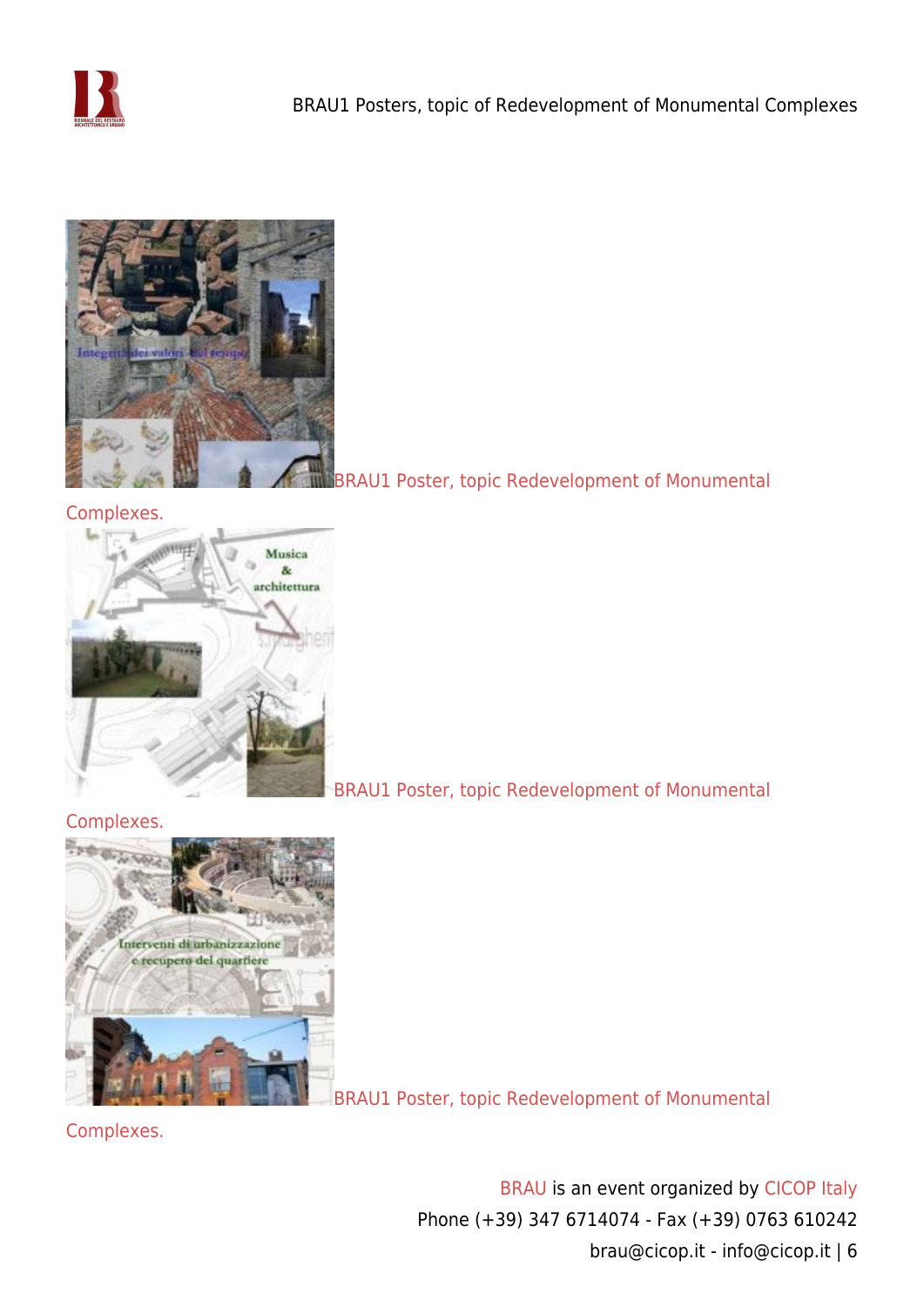



#### [Complexes.](https://www.cicop.it/brau/wp-content/uploads/2017/10/TempioBuddista-TadaoANDO_1.rid_.jpg)



[BRAU1 Poster, topic Redevelopment of Monumental](https://www.cicop.it/brau/wp-content/uploads/2017/10/ArchivioNavarra-RafaelMONEO-1.jpg)

# [Complexes.](https://www.cicop.it/brau/wp-content/uploads/2017/10/ArchivioNavarra-RafaelMONEO-1.jpg)



[BRAU1 Poster, topic Redevelopment of Monumental](https://www.cicop.it/brau/wp-content/uploads/2017/10/BritishMuseum-NormanFOSTER.rid_.jpg)

[Complexes.](https://www.cicop.it/brau/wp-content/uploads/2017/10/BritishMuseum-NormanFOSTER.rid_.jpg)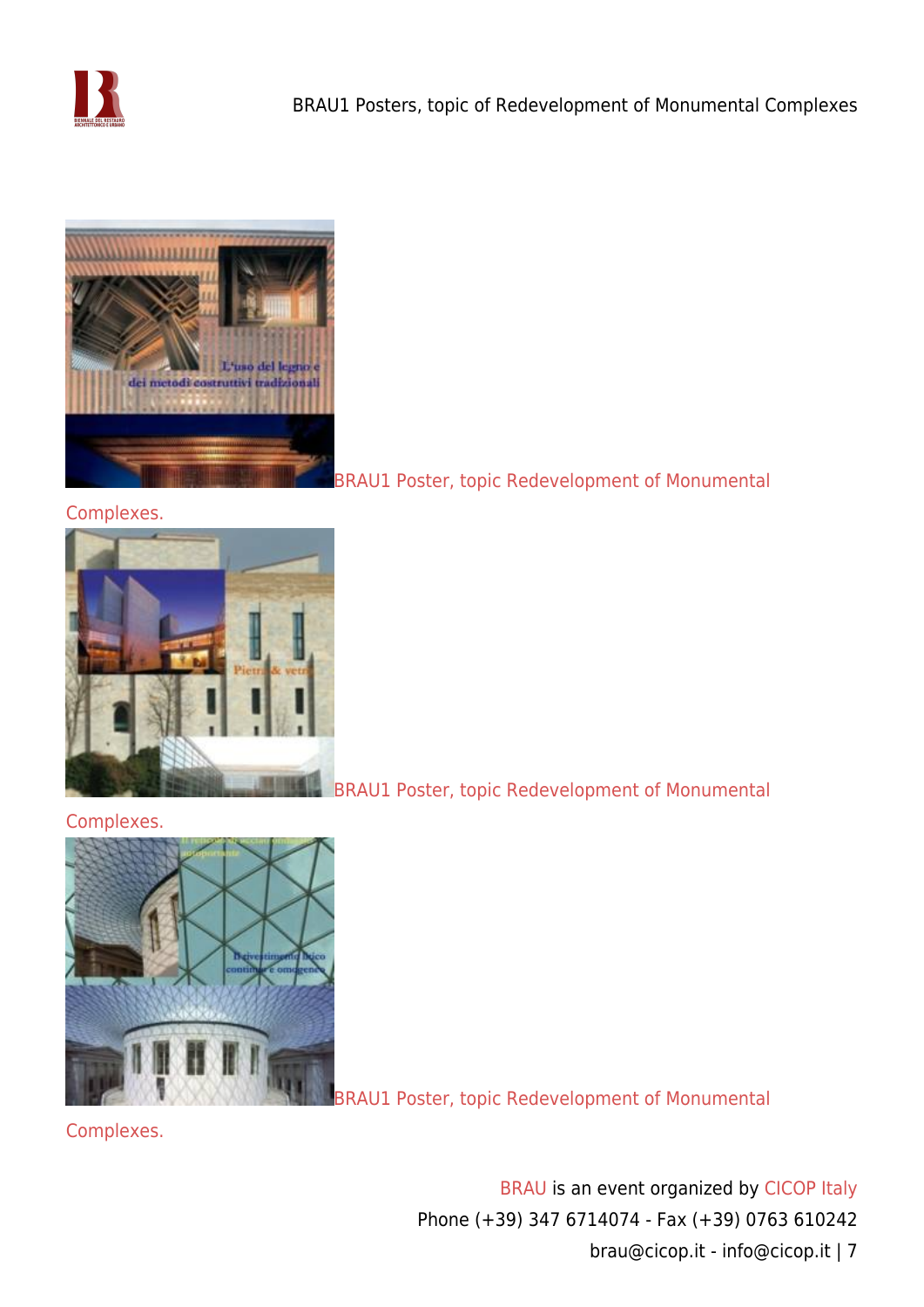



[Complexes.](https://www.cicop.it/brau/wp-content/uploads/2017/10/MuseoPrado-RafaelMONEO-1.jpg)



[BRAU1 Poster, topic Redevelopment of Monumental](https://www.cicop.it/brau/wp-content/uploads/2017/10/MuseoReinaSofia-JeanNOUVEL_1.jpg)

#### [Complexes.](https://www.cicop.it/brau/wp-content/uploads/2017/10/MuseoReinaSofia-JeanNOUVEL_1.jpg)



[BRAU1 Poster, topic Redevelopment of Monumental](https://www.cicop.it/brau/wp-content/uploads/2017/10/OperaLione-JeanNOUVEL.rid_.jpg)

[Complexes.](https://www.cicop.it/brau/wp-content/uploads/2017/10/OperaLione-JeanNOUVEL.rid_.jpg)